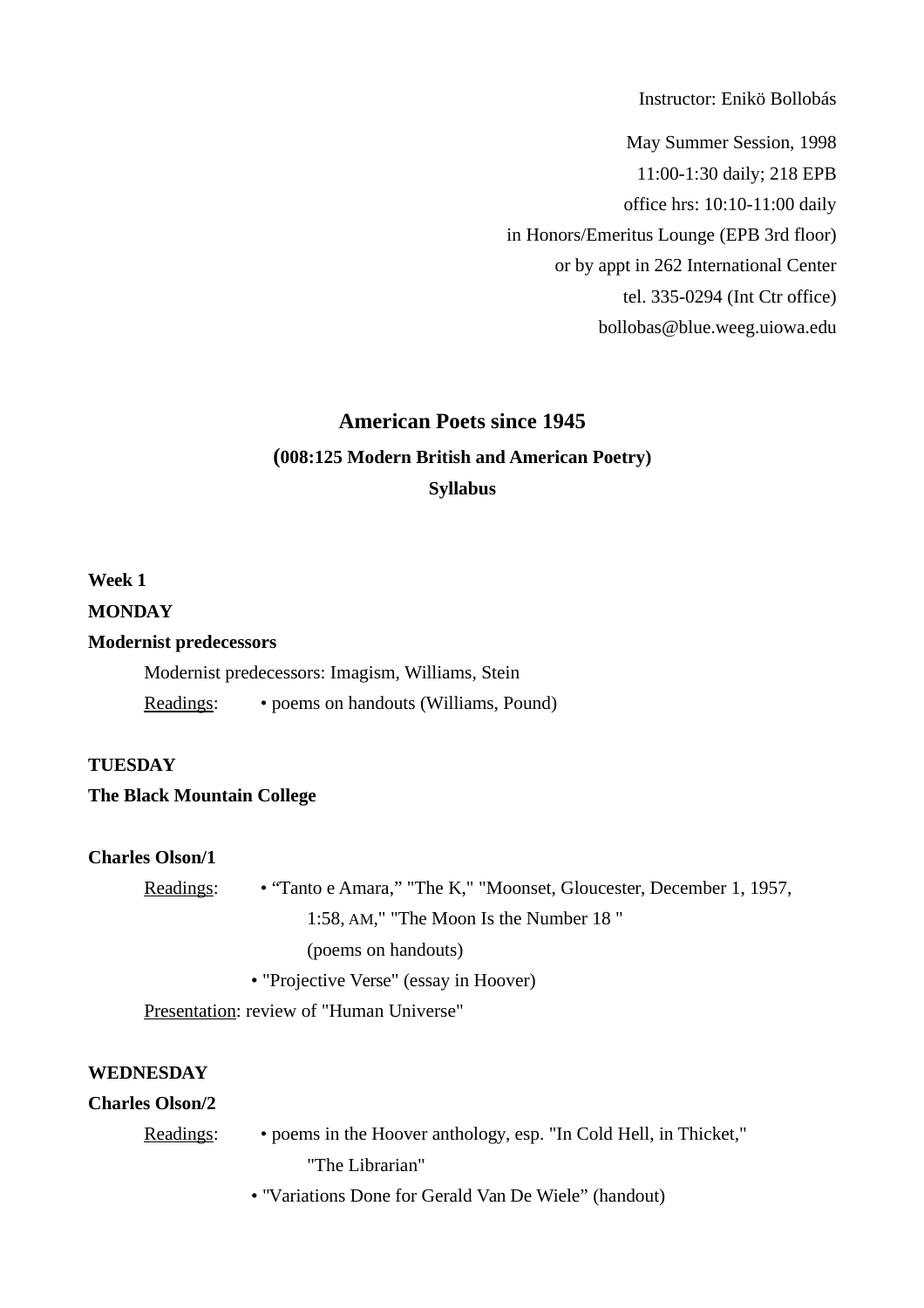### **THURSDAY**

### **Charles Olson/3**

Readings: • "The Kingfishers" (on handout) Presentation: review of Ralph Maud, "What Does Not Change ..."

### **FRIDAY**

### **Robert Duncan**

Readings: • "Often I am Permitted to Return to a Meadow," "The Torso,"

"A Poem Beginning with a Line by Pindar," "Poetry, a Natural Thing," "Songs of an Other," "Close" (Hoover)

 • "My Mother Would Be a Falconress," "The Structure of Rhyme, XI," "Stein Imitations," "The Dance" (handout)

• please have something to say on "My Mother Would Be..."

Presentation/1: review of "The Homosexual in Society"

Presentation/2: review of "Ideas of the Meaning of Form," Towards an Open Universe"

# **Week 2 MONDAY Memorial Day**

### **TUESDAY**

### **Denise Levertov**

| <u> Readings</u> : | • poems in Hoover, esp. "Illustrous Ancestors," "The Wings," "Stepping |
|--------------------|------------------------------------------------------------------------|
|                    | Westward"                                                              |

- "Beyond the End," "The Jacob's Ladder," "Three Meditations," "The Necessity," "Hypocrite Women," "Modes of Being," "Ways of Conquest," "With Eyes at the Back of our Heads," "In Memory of Muriel Rukeyser," "The Stonecarver's Poem" (handout)
- "Some Notes on Organic Form" (essay in Hoover)

### **WEDNESDAY**

### **Robert Creeley**

Readings: • poems in Hoover, esp. "Forms of Women," "Rain," "For Love," "I Keep to Myself," "The World," "Self-Portrait," "Age"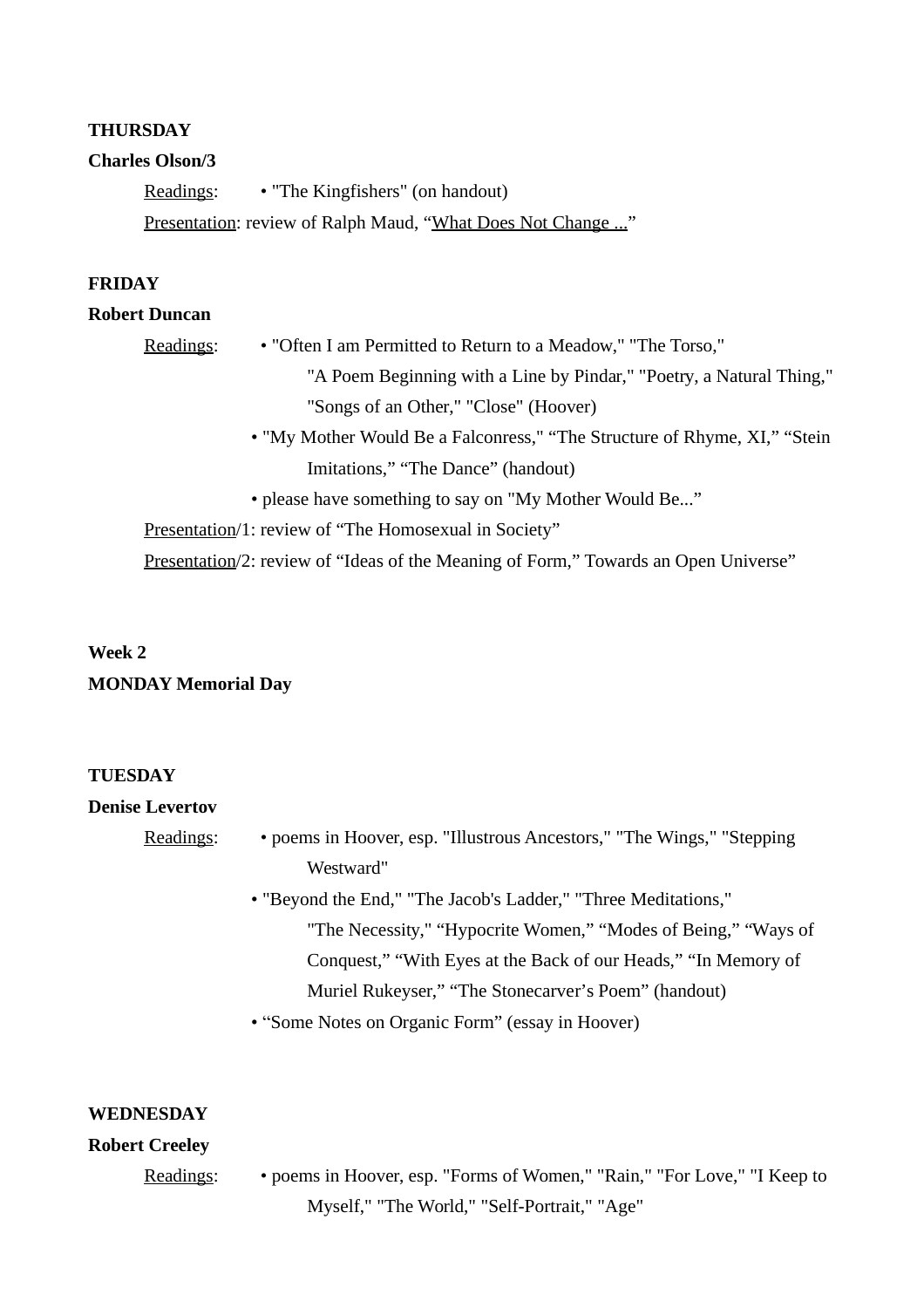| Man." | • "The Door," "The Pool," "Some Place," "The Warning," "I Know a<br>"The Language" (handout) |
|-------|----------------------------------------------------------------------------------------------|
|       | • "To Define," "Form" (essays in Hoover)                                                     |

**THURSDAY**

### **Ed Dorn**

| Readings: | • poems in Hoover, esp. "The Rick of Green Wood," "Geranium,"         |
|-----------|-----------------------------------------------------------------------|
|           | "From Gloucester Out"                                                 |
|           | • "Idaho Out," "If It Should Ever Come," "The Deer's Eye The Hunter's |
|           | Nose," "my speech is tinged," "Song," "Like a Message on Sunday"      |
|           | (handout)                                                             |

# **Black Mountain performing**

Video tape: Merce Cunngingham, John Cage Presentation: review of Mary Emma Harris's The Arts at Black Mountain College

## **FRIDAY**

### **San Francisco/New York**

|        | Readings: | • the Lawrence Ferlinghetti section in Hoover, esp. "In Golden Gate Park |
|--------|-----------|--------------------------------------------------------------------------|
| that   |           |                                                                          |
|        |           | day," "Constantly risking absurdity," "I Am Waiting"                     |
|        |           | • the Jack Spicer section in Hoover                                      |
|        |           | • the Allen Ginsberg section in Hoover, esp. Howl, "A Supermarket in     |
|        |           | California," Kaddish I, "To Aunt Rose"; essay "Notes for Howl "          |
|        |           | • the Gregory Corso section in Hoover, esp. "Marriage"                   |
|        |           | • the Gary Snyder section in Hoover, esp. "Riprap," "The Bath," "As for  |
| Poets" |           |                                                                          |
|        |           | • the Michael McLure section in Hoover                                   |
|        |           | <b>Presentation:</b> The Beat generation (research)                      |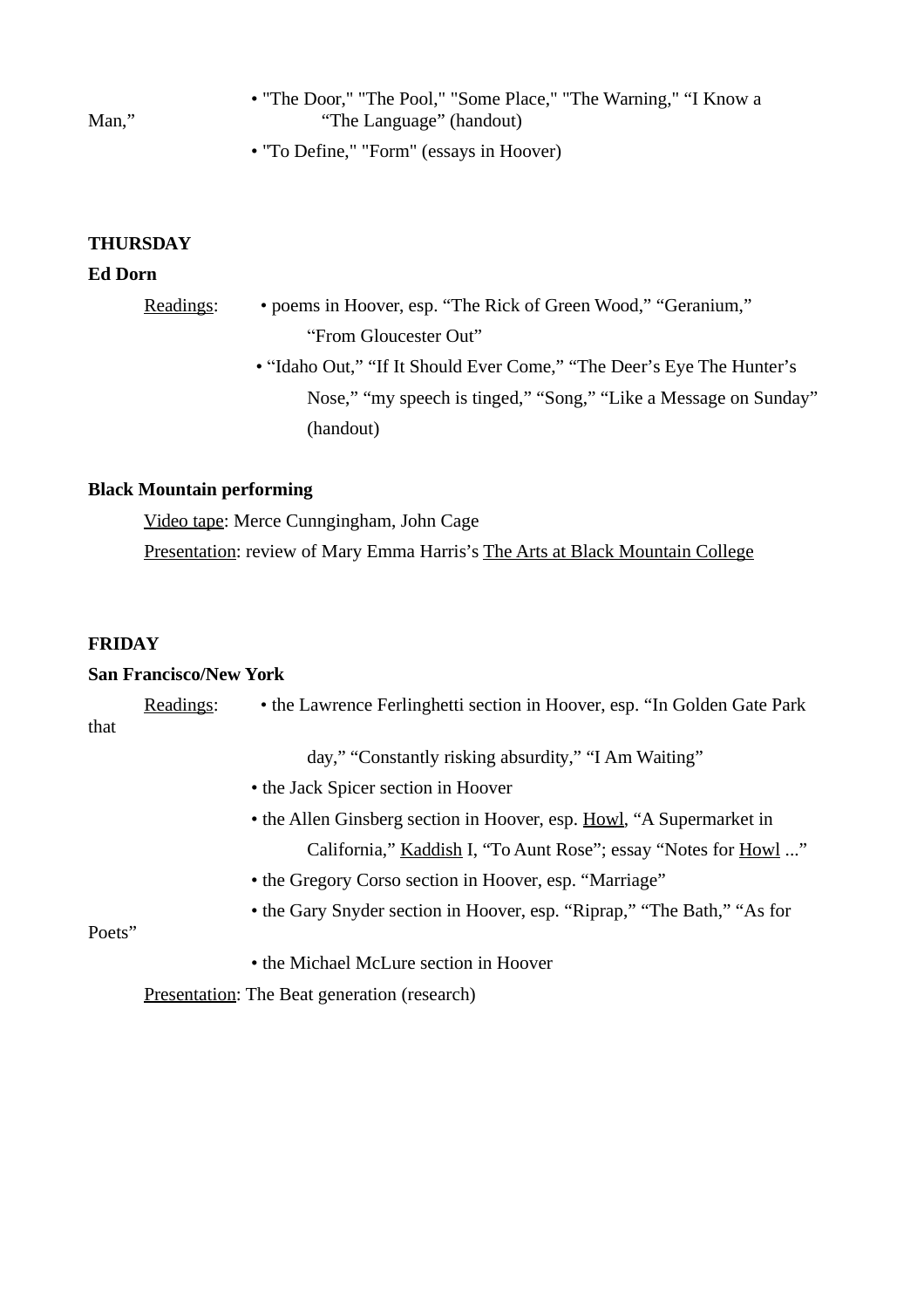### **Week 3**

### **MONDAY**

### **The oral impulse: David Antin and Jerome Rotheberg**

Readings: • David Antin, texts in Hoover • Rothenberg, texts in Hoover (essay too)

Presentation: Performance poetry (research)

### **Clayton Eshleman, Robert Kelly, Diane Wakoski**

Readings: • Eshleman's poems in Hoover

- Kelly's poems in Hoover, esp. "The Rainmakers," "A Woman With Flaxen Hair"
- Wakoski's poems in Hoover, esp. "Blue Monday," "Hummingbird Light"

Presentation: Eshleman's descent to underworlds (research)

### **TUESDAY**

### **The L=A=N=G=U=A=G=E Poets/1**

Readings: • Michael Davidson's poems in Hoover, esp. "The Form of Chiasmus ..."; "The Landing of Rochambeau" (handout)

- Lyn Hejinian, My Life; from essay "The Rejection of Closure" (Hoover)
- the Michael Palmer section in Hoover
- essays in Hoover by Susan Howe, Clark Coolidge, and Lyn Hejinian

Presentation: review of Charles Bernstein's "Thought's Measure"

### **WEDNESDAY**

**The L=A=N=G=U=A=G=E Poets/2**

- the Ron Silliman poetry section in Hoover
- the Bruce Andrews poetry section in Hoover
- the Bob Perelman poetry section in Hoover
- essays in Hoover by Ron Silliman and Bruce Andrews

Presentation: the Electronic Poetry Center (http://wings.buffalo.edu/epc)

### **THURSDAY**

**The L=A=N=G=U=A=G=E Poets/3**

- the Barrett Watten poetry section in Hoover
- the Rae Armantrout poetry section in Hoover
- the Charles Bernstein poetry section in Hoover
- essay in Hoover by Charles Bernstein